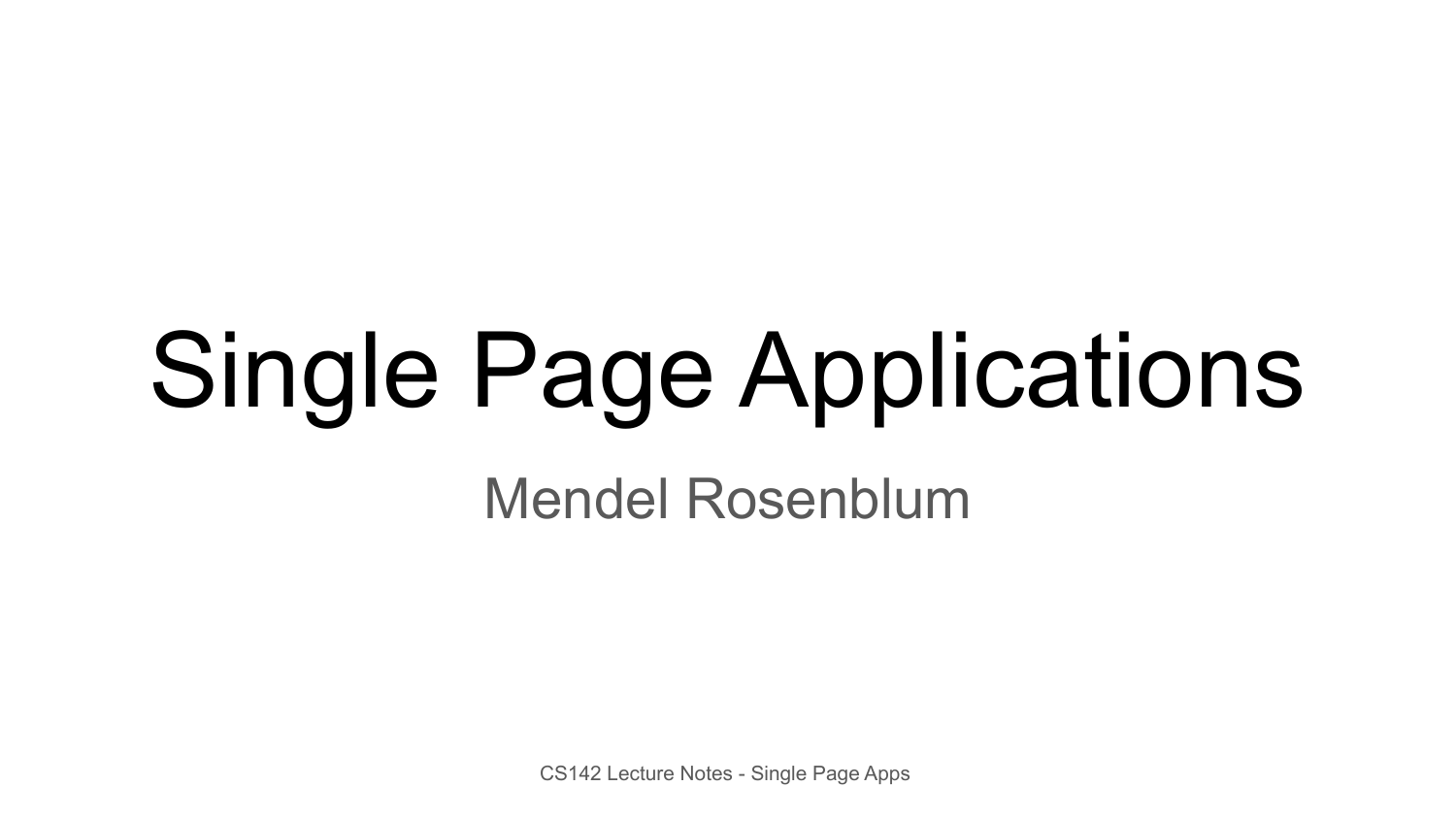# Web Apps and Browsers

- Web apps run in browsers (by definition)
- Users are use to browsing in browsers
	- Browser maintains a history of URLs visited
		- Back button Go back in history to previous URL
		- Forward button Go forward in history to next URL
	- Can move to a different page
		- Typing into location bar or forward/back buttons
		- Selecting a bookmarked URL
		- Page refresh operation
- Browser tosses the current JavaScript environment when navigating to a different page
	- Problematic for JavaScript frameworks: URL (and cookies) are the only information preserved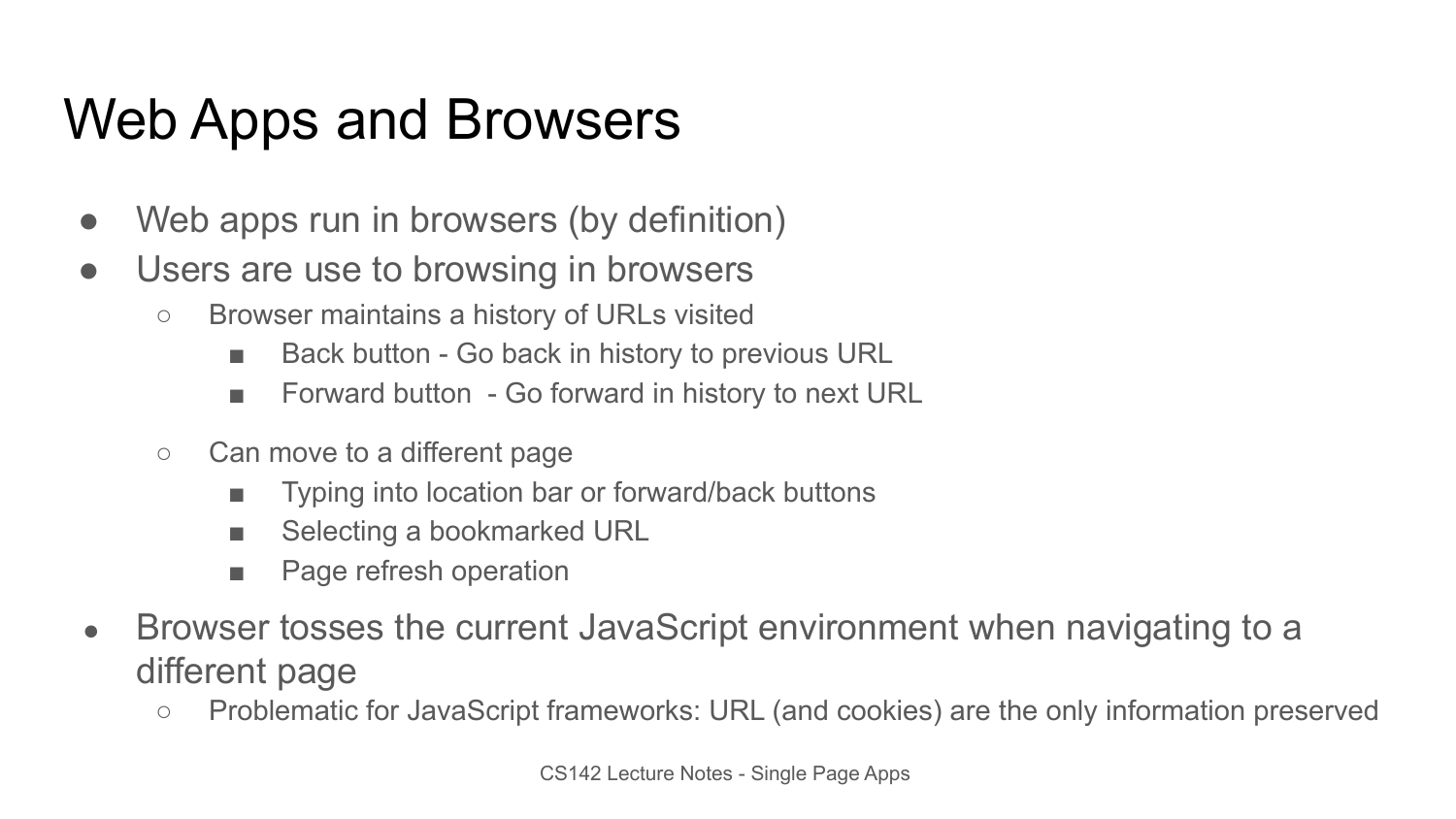# Problem with some web apps

- Initial: pages served from web server
	- Each page had a URL and app switched between pages served by web server
- Early JavaScript apps: Website a single page/URL with the JavaScript Problem: Restart web app on navigation (Can lose a lot of work!) window.onbeforeunload = function(e) { return 'All will be lost!'; }
- Users expect app in browser to do the right thing:
	- Navigate with forward and back buttons, browser page history
	- Navigate away and come back to the app
	- Bookmark a place in the app
	- Copy the URL from the location bar and share it with someone
	- Push the page refresh button on the browser

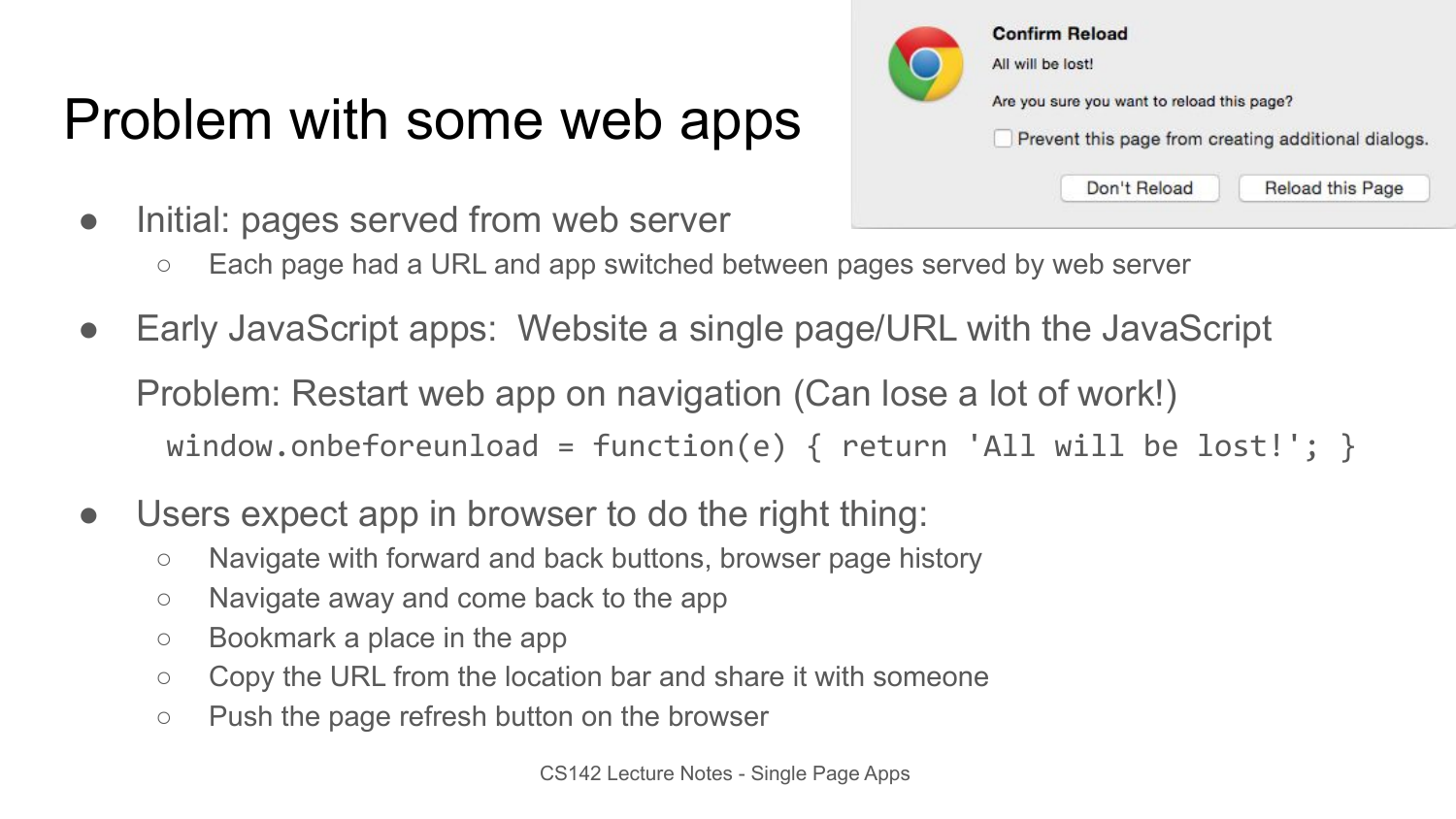# Changing URL without page refresh

• Can change hash fragment in URL without reload

http://example.com http://example.com#fragment http://example.com?id=3535 http://example.com?id=3535#fragment

- HTML5 give JavaScript control of page reload
	- Browser History API window.history Change URL without reloading page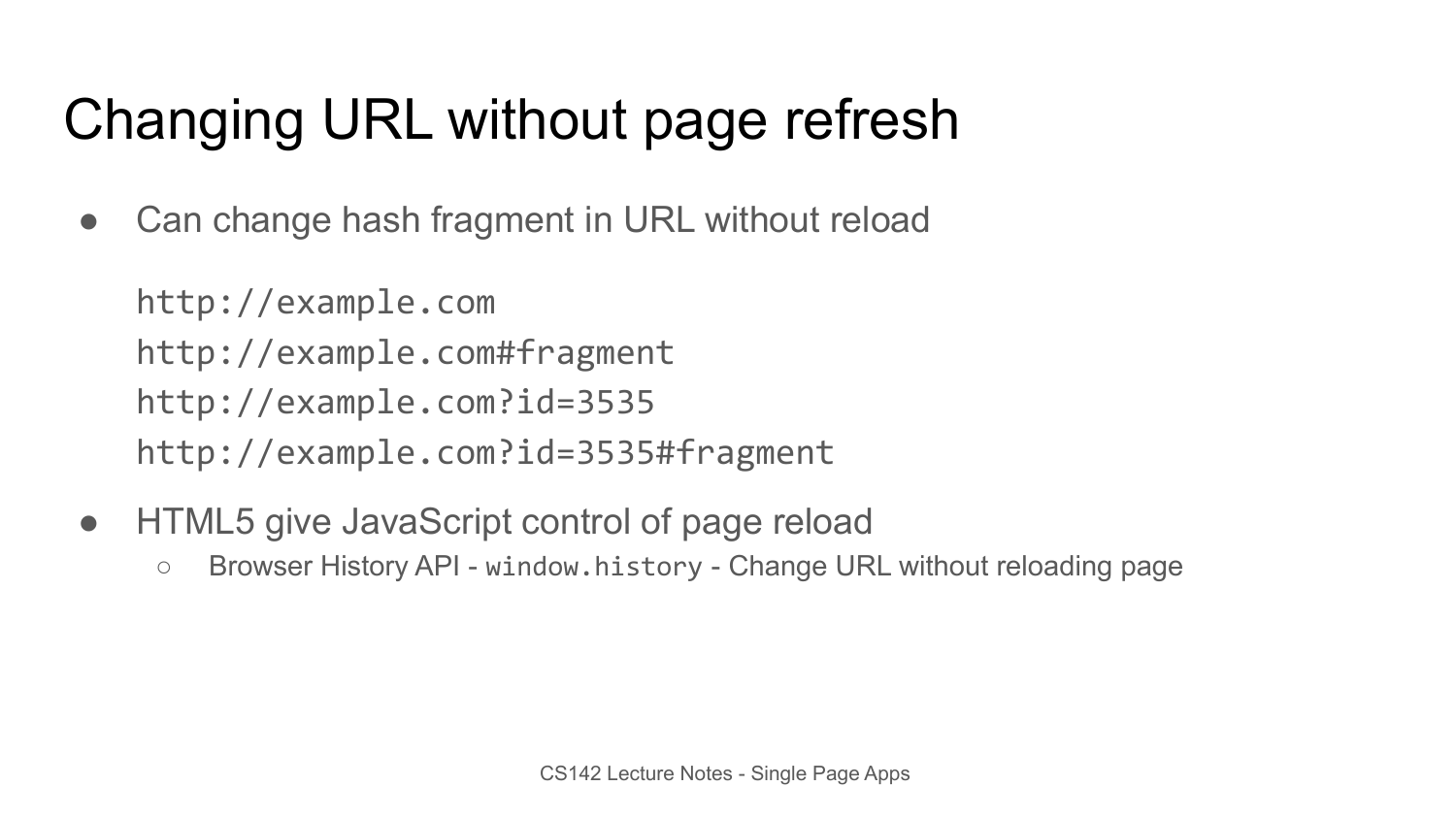# Deep linking

- Concept: the URL should capture the web app's context so that directing the browser to the URL will result the app's execution to that context
	- Bookmarks
	- Sharing
- Context is defined by the user interface designer! Consider: Viewing information of entity and have an edit dialog open

Should the link point to the entity view or to the entity & dialog?

Does it matter if I'm bookmarking for self or sharing with others?

How about navigating away and back or browser refresh?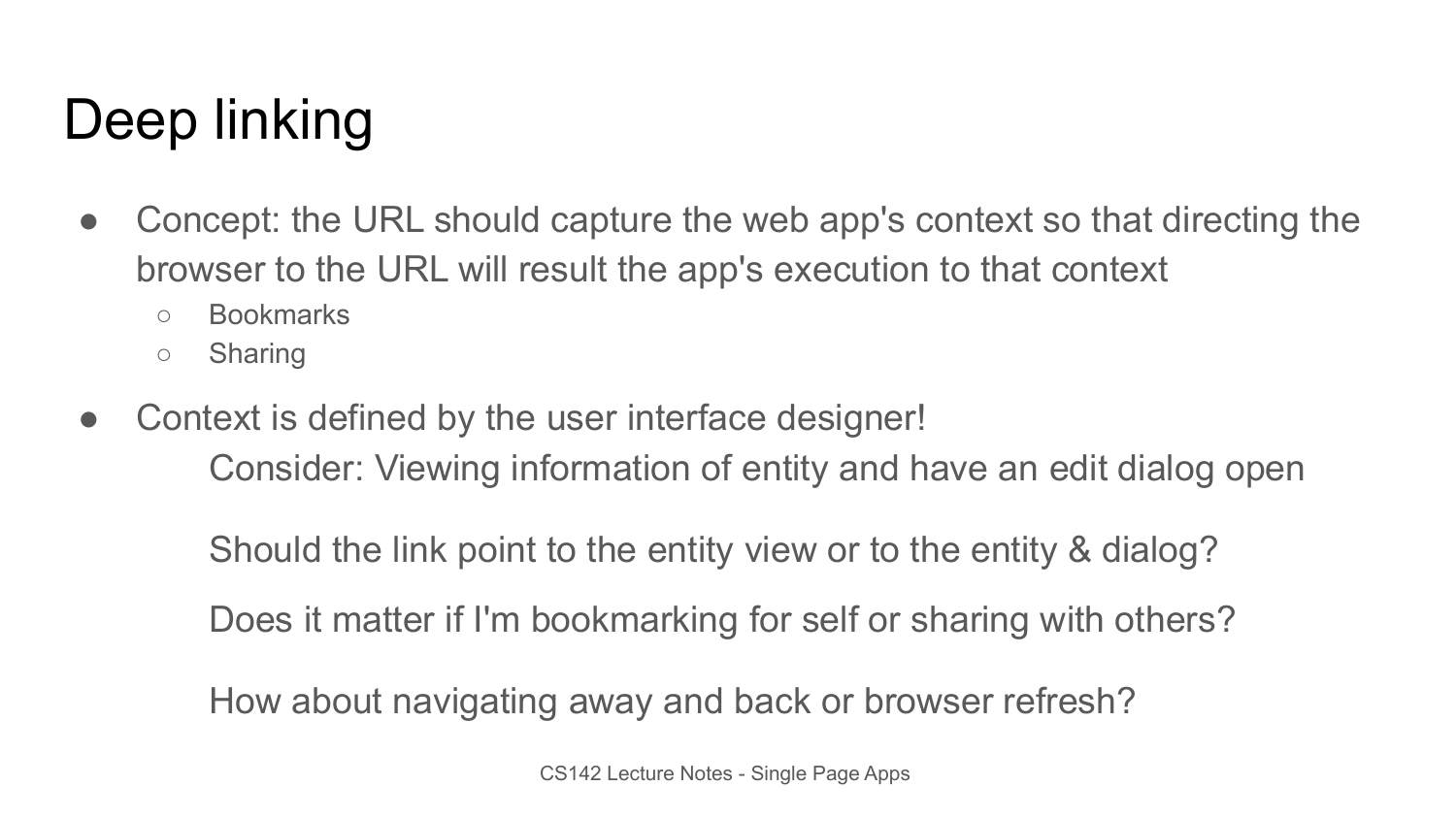# Deep linking in Single Page Apps

Two approaches:

- 1. Maintain the app's context state in the URL
	- + Works for browser navigation and refresh
	- + User can copy URL from location bar
- 2. Provide a share button to generate deep linking URL
	- + Allows user to explicitly fetch a URL based on need
	- + Can keep URL in location bar pretty

Either way web app needs to be able to initialize self from deep linked URL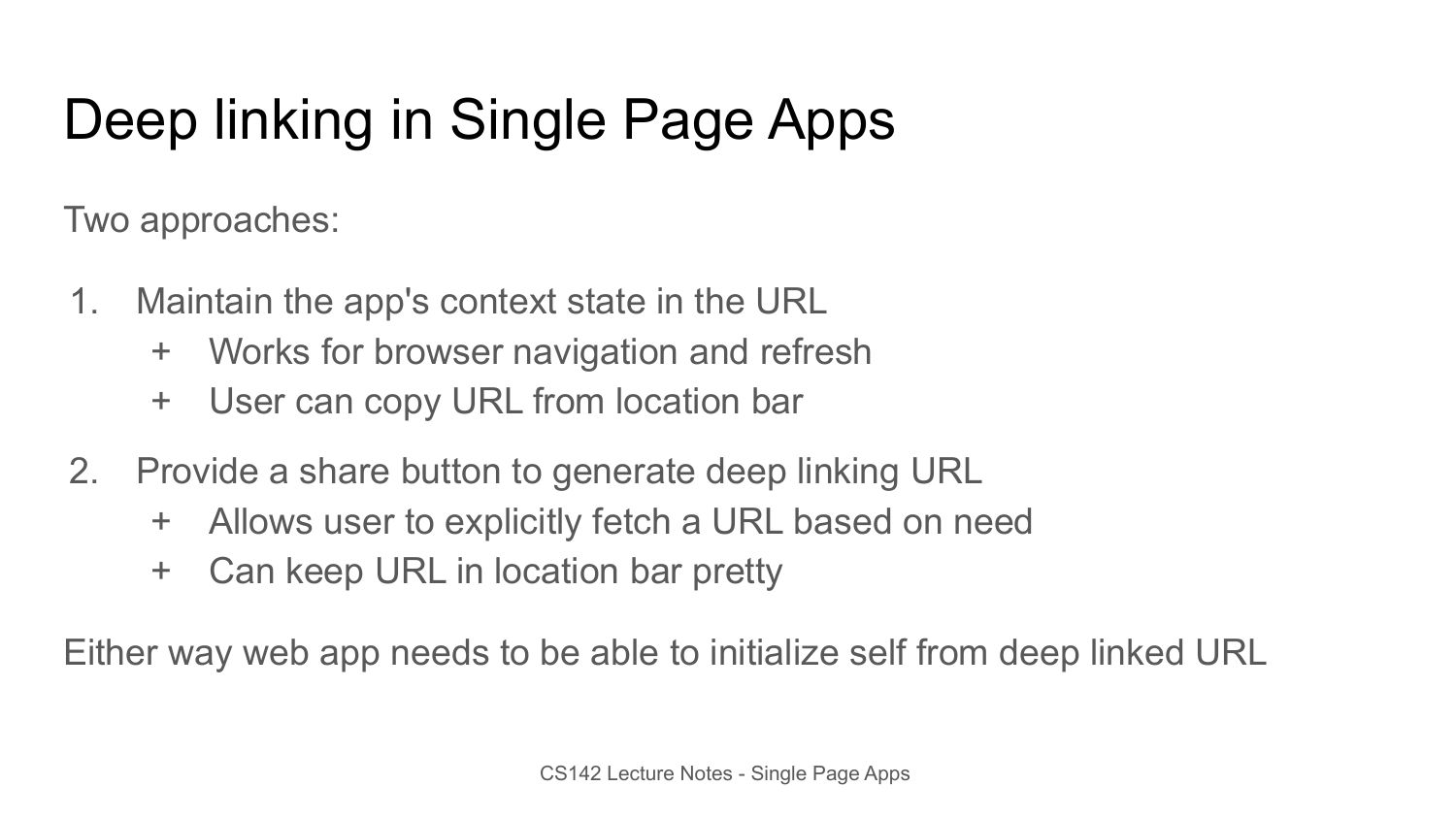

http://www.example.org/dirmod?sid=789AB8&type=gen&mod=Core+Pag es&gid=A6CD4967199

versus

http://www.example.org/show/A6CD4967199

What is that ugly thing in the location bar above my beautiful web application?

https://www.flickr.com/photos/jarnasen/24593000826/in/explore-2016-01-26/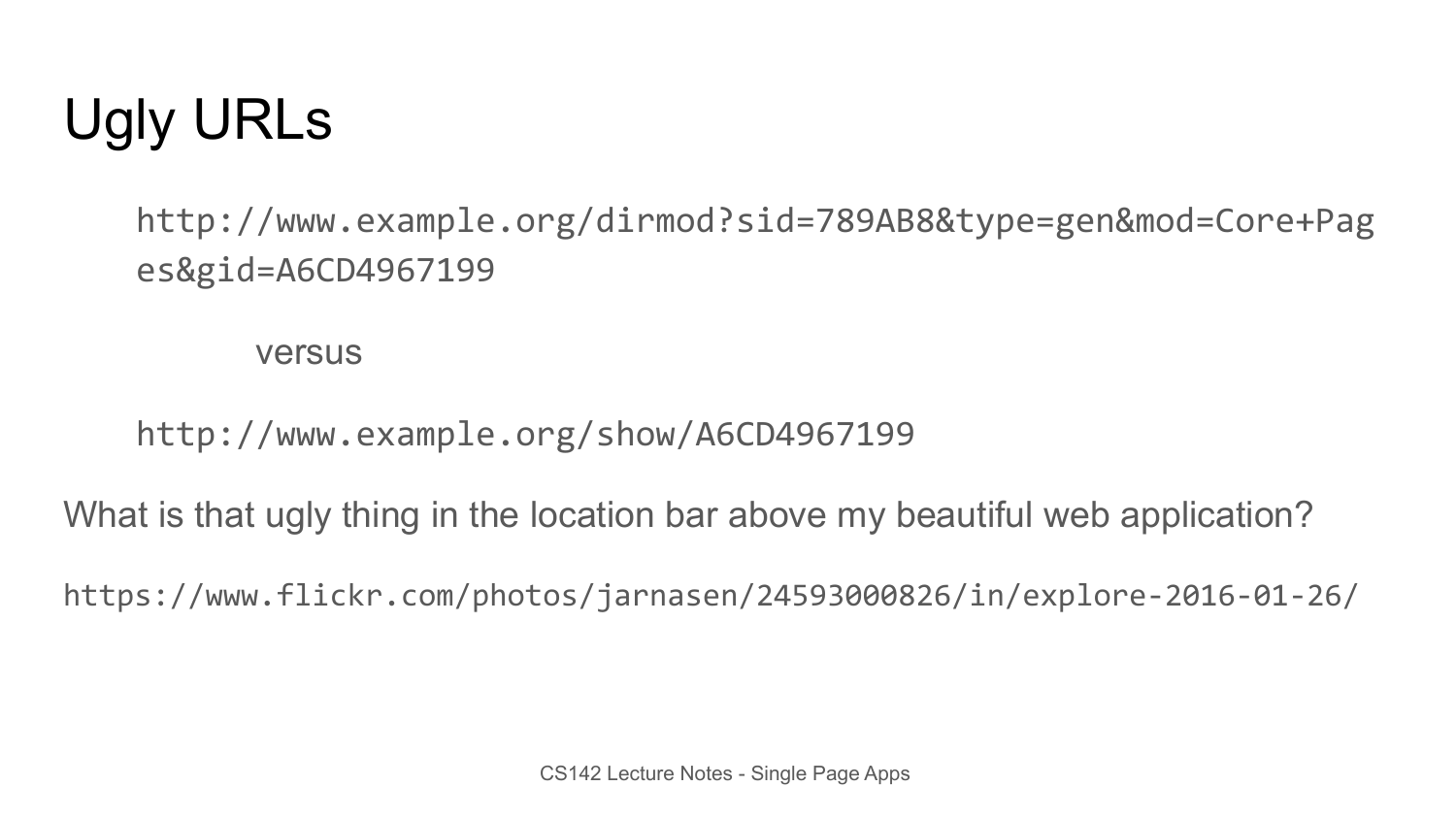# ReactJS support for SPA

- ReactJS has no opinion! Need 3rd party module.
- Example: React Router<https://reacttraining.com/react-router/>
	- Idea: Use URL to control conditional rendering
- Various ways of encoding information in URL
	- In fragment part of the URL: [HashRouter](https://reacttraining.com/react-router/web/api/HashRouter)
	- Use HTML5 URL handler: [BrowserRouter](https://reacttraining.com/react-router/web/api/BrowserRouter)
- Import as a module:

import {HashRouter, Route, Link, Redirect} from 'react-router-dom';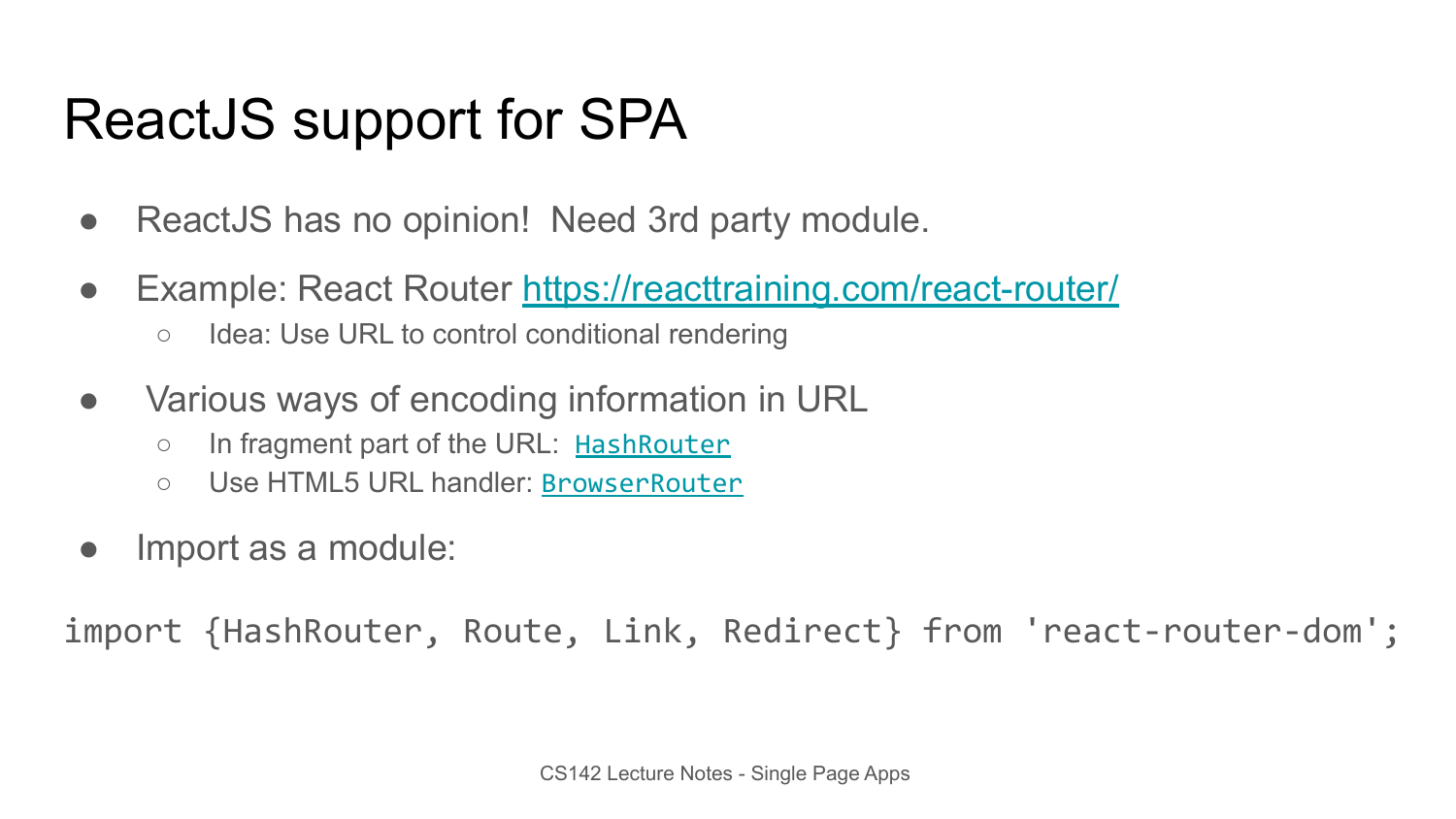### Example React Router

```
<HashRouter>
```
#### <div>

```
 ...
 <Route path="/states" component={States} />
 ...
```

```
 <Link to="/states">States</Link>
```
...

```
 </div>
```
</HashRouter>

- JSX block controlled by URL enclosed in HashRouter
- Route will render the component if URL matches.
- Use Link component to generated hyperlink: <a href="#/states"> **States**  $\langle$ a>

```
CS142 Lecture Notes - Single Page Apps
```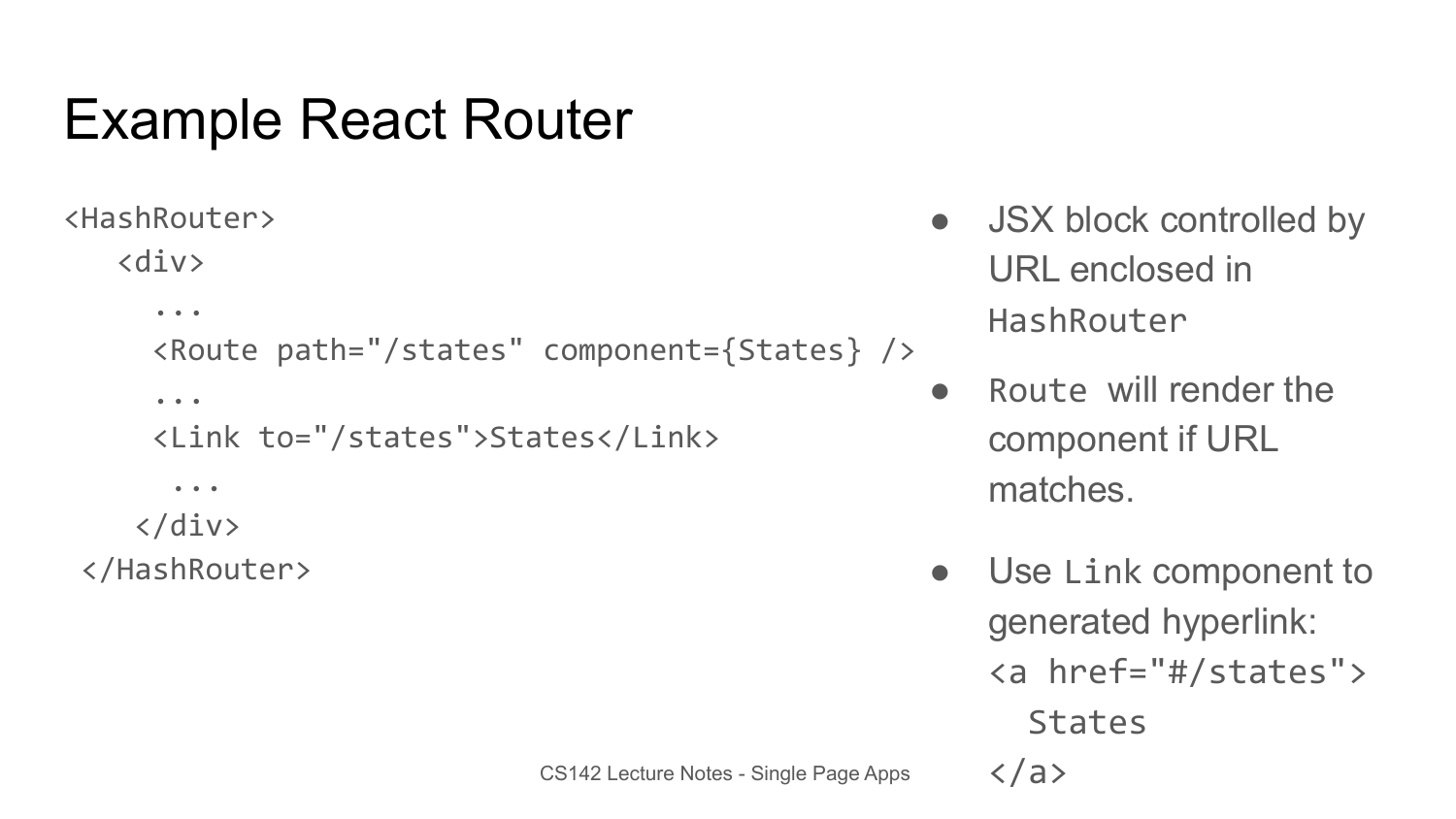# Passing parameters with React Router

• Parameter passing in URL <Route path="/Book/:book/ch/:chapter" component={BookChapterComponent} />

}

• Parameters put in prop.match of the component function BookChapterComponent({ match }) { return ( <div>

```
 <h3>Book: {match.params.book}</h3> 
   <h3>Chapter: {match.params.chapter}</h3>
\langle/div> \rangle;
```


```
CS142 Lecture Notes - Single Page Apps
```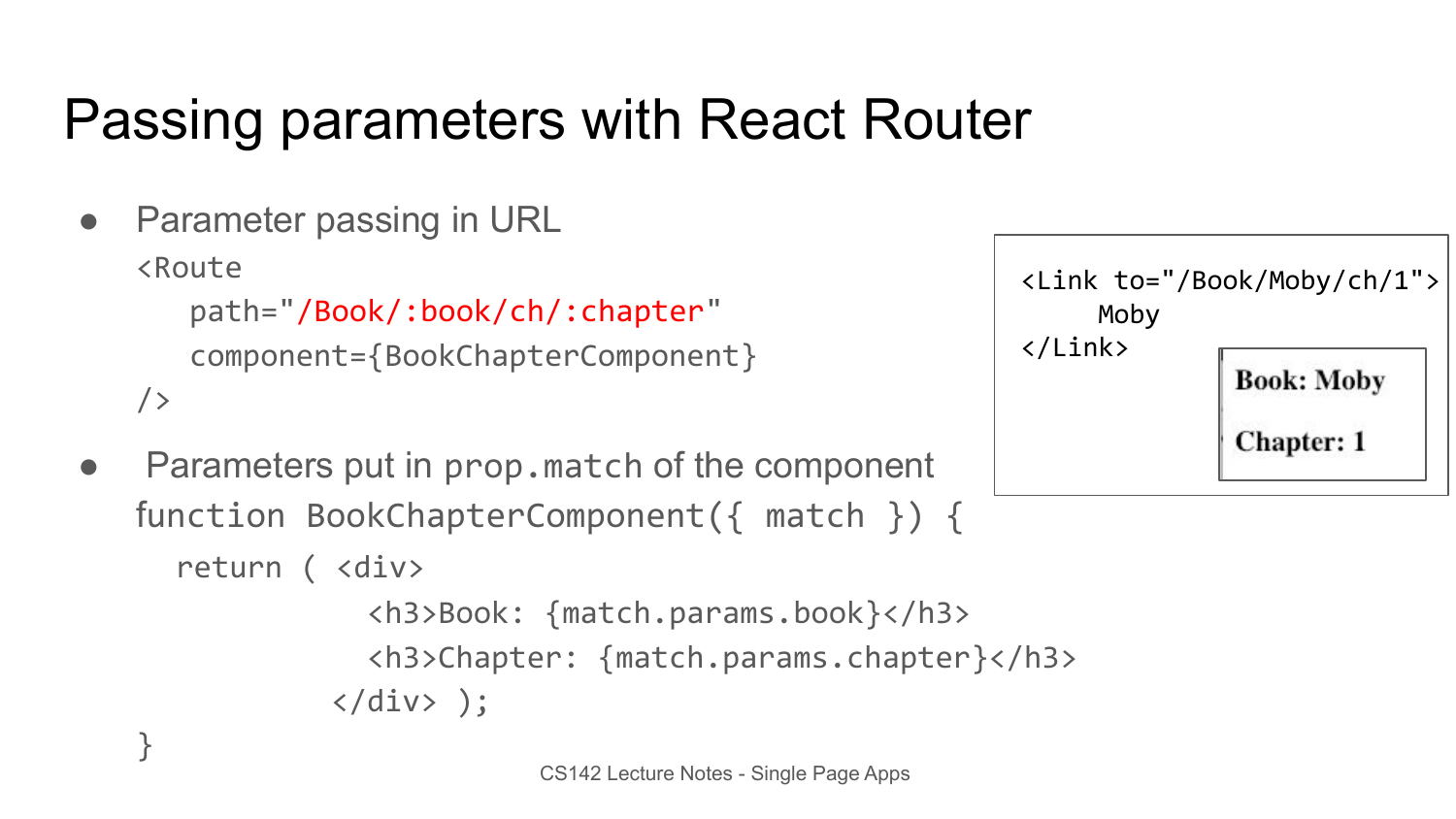#### Route: component=, render=, children=

- component={BookChapterComponent}
	- Mounts components on match (unmounts on URL change)
	- Passes match object with: params, url, history
- render={props => <BookChapterComponent book={props.match.params.book} chapter={props.match.params.chapter} />}
	- Calls function with props having match object from above.
	- Doesn't mount/unmount component (does update it)
- children= Like render= except is called regardless of the match
	- match will be null if URL doesn't match
	- Useful if you want to have something always render but only active on matching URL.

Multiple route matches have precedence order: component, render, children

CS142 Lecture Notes - Single Page Apps Switch is useful with multiple Route - Renders the first matching one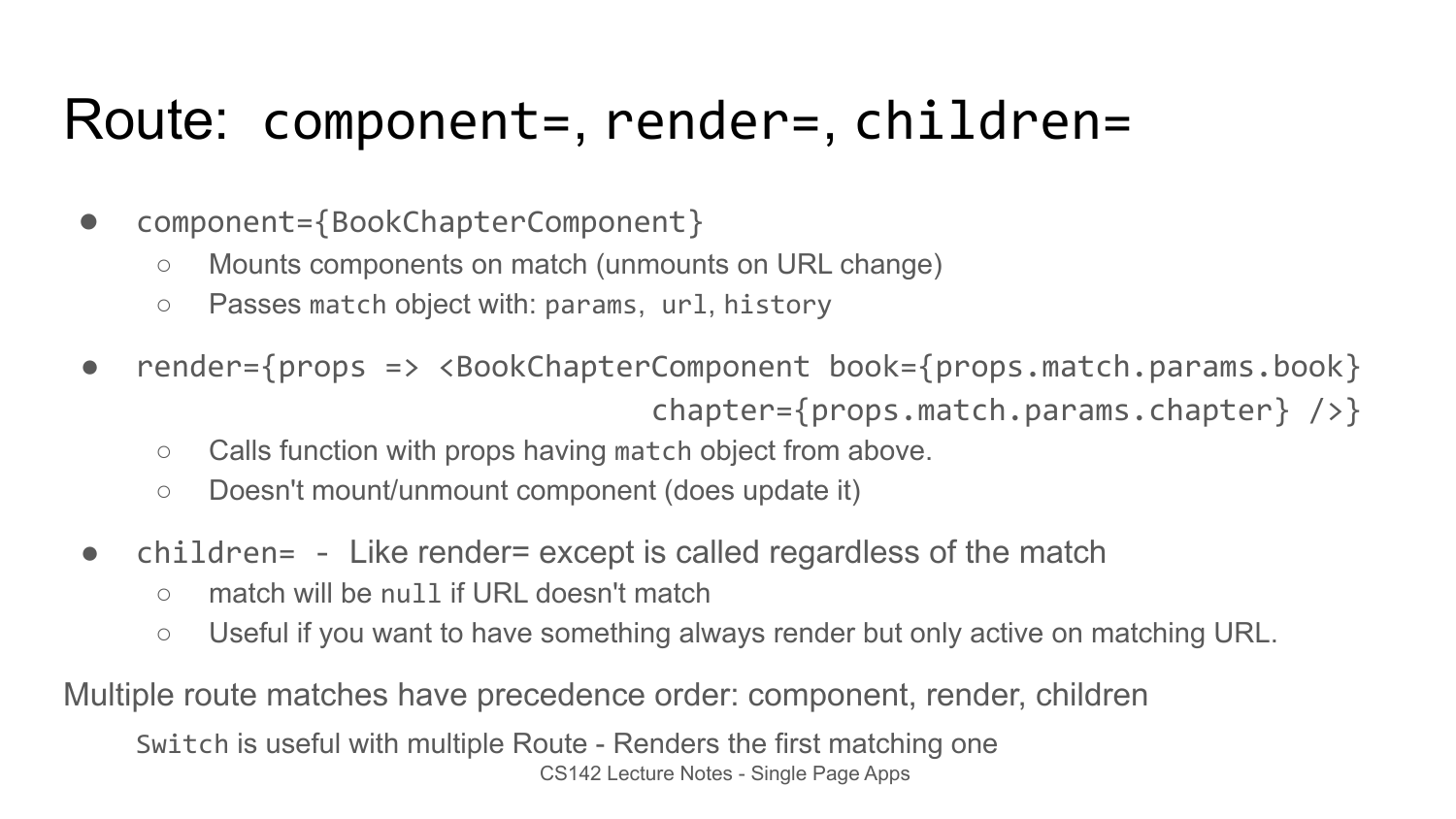### Example

|    | All Columns<br>$\mathcal{L}$ |                    |                         |                  |                    | Records 110 of 49 | aund.       |             |       |
|----|------------------------------|--------------------|-------------------------|------------------|--------------------|-------------------|-------------|-------------|-------|
| m  | - Name                       | Phone              | final                   | <b>Birthdate</b> | <b>Last Access</b> | Rating            | <b>Dane</b> | Salary      | Score |
| 24 | Alexandra Noon               | $(422) 644 - 3488$ | neckstu@orlis.com       | 12/01/1981       | February 25, 2001  | $\times$          | 41%         | \$46,672    | 7.5   |
| 17 | Alisa Monroe                 | $(859)974-4442$    | Jeffing Madilerans edu  | 02/14/1990       | April 30, 2003     | ×                 | 95%         | \$103,999   | 5.9   |
| 50 | Baker Osborn                 | (378) 371-0559     | turam Aulta@ac.edu      | 03/29/1970       | July 23, 2005      | $-7$              | 61%         | \$2,968     | 0.5   |
| ۰  | Caldwell Lanson              | (850) 562-2177     | with the deler com-     | 07/20/1985       | June 22, 2004      | $-3-$             | $0.1\%$     | \$63,736    | 7.5:  |
| 25 | Chanssa Manning              | $(438)$ 395-9392   | nb.yuste@necon.org      | 07/01/1980       | April 02, 2005     | $\cdot$           | 11%         | \$32,193    | 3.5   |
| 48 | Charity Hahn                 | $(395)$ 200-9188   | ac@Dustrous.edu         | 08/04/1976       | January 17, 2009   | $\mathcal{L}$     | 86%         | \$3,246     | 3.5   |
| 30 | Donan Hodge                  | $(304) 536 - 8650$ | pelgue@laprest.org      | 06/16/1978       | February 21, 2007  | 5.                | 6%          | \$28,057    | 0.1   |
|    | Ezekial Hart                 | (627) 536-4760     | tomordient.ca           | 12/02/1962       | March 26, 2009.    | -7                | 7%          | \$73,229    | 6.9   |
| 12 | Fletcher Briggs              | (992) 962-9419     | amet, ante Olengue, edu | 08/12/1971       | December 12, 2006  | Y.                | 23%         | 5142,448    | 8.9   |
| 45 | Fritz Benton                 | (325) 353-2984     | addamnunc.com           | 10/02/1957       | June 16, 2002      | 15.               | 2%          | \$75,654    | 8.9   |
|    |                              |                    |                         |                  |                    |                   |             | \$3,442,036 |       |
|    |                              |                    |                         |                  |                    | 0.8               | 44.1%       | \$70,246    | 5.19  |

What to keep in URL: table length, viewport in table, search box, sort column, etc. Is it different for bookmark or share? Nav away and back?